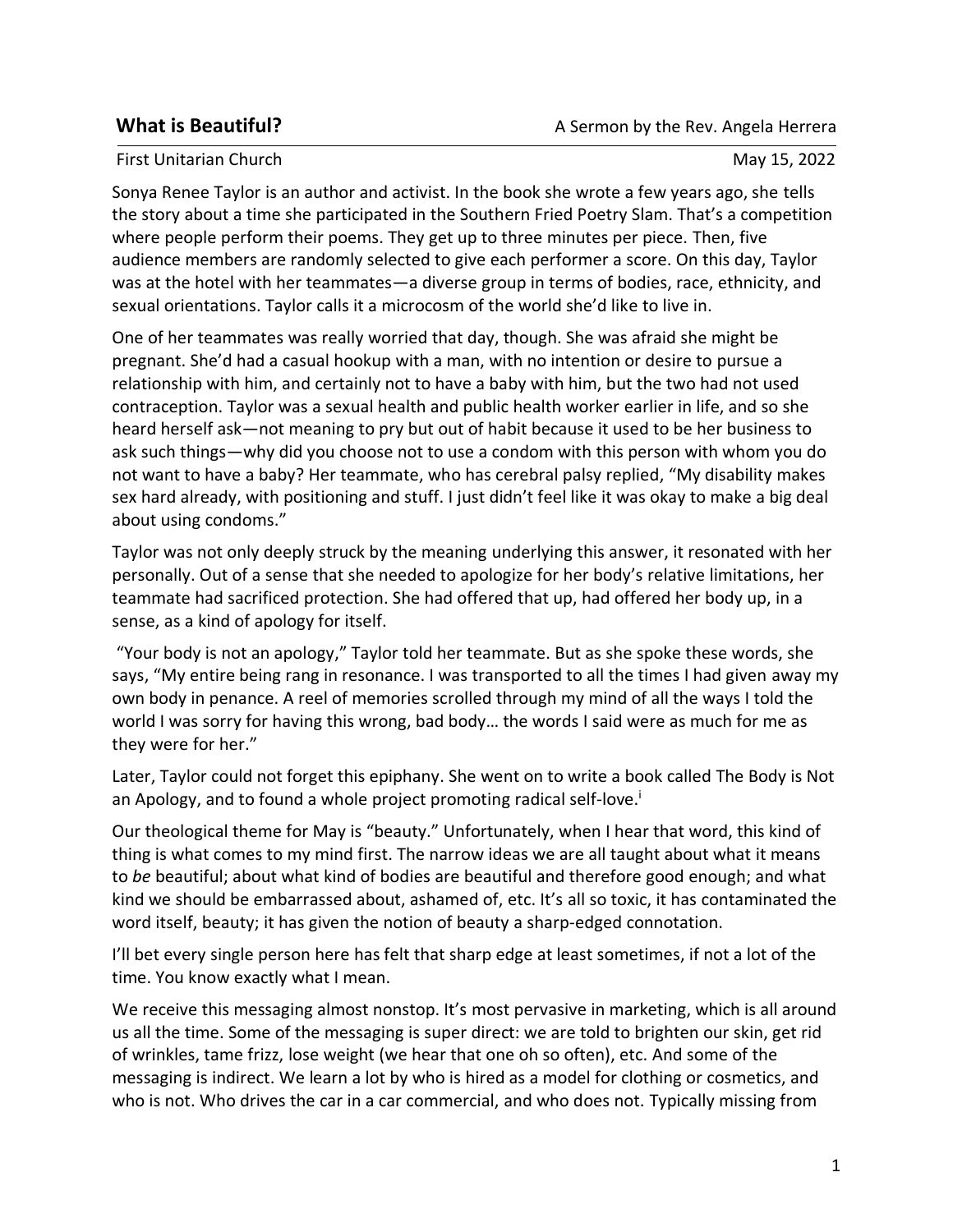ads about everyday things: people who are blind, or who use wheelchairs, people who speak English as a second language, people who are non-binary or trans, people who have very dark skin, large-bodied people, and adults who are only five feet tall… or shorter. Similarly, in movies and shows, we receive messages not only through what the characters are concerned with, but by who plays successful characters who are desired by others, and who plays a minor role or negative role. Representation matters. A lot.

I have two things to say about this.

First, since we don't know if we live more than once, we should eat the butter. Ok, that's just *my* motto. We should eat butter, and cookies, and take the time to make our delicious salads extra fancy, and generally enjoy being alive as much as possible. (The spirit of this motto applies to lots of things, so if there's a specific reason you shouldn't eat butter, don't worry).

Second, none of that is truly about beauty. It's about hierarchy, power, and profit. You actually are beautiful, and by the end of this sermon, I'm going to tell why.

In order to get there though, we need to drop the whole idea of beautiful humans, and think of beautiful other things first. So, go ahead and do that. Think of something that you personally find beautiful. Anything you want, whether it's something you see, hear, or sense by some other means.

## Got it?

Okay, now how do you know? How do you know it's beautiful?

Check in with yourself. What do you notice in your body when you think of the beautiful thing? Can you feel it in your chest? Does it "take your breath away?" That's a phrase we use. We call a beautiful thing "breathtaking." It touches a similar place in us as awe and wonder. I feel it somewhere between my heart and the upper part of my stomach.

Frank Wilczek is a Nobel prize winning physicist and a professor at MIT. He wrote a book called A Beautiful Question, in which he takes up the question "does the world embody beautiful ideas?" This is almost a theological question. It's definitely a spiritual one in the sense that it's about an intangible thing that matters to humans: the experience of a beauty that moves us. He finds this question easier to respond to than the classically religious question, "What does this mean?" as in, does the universe have meaning. I agree that ultimate meaning would be hard to get at. I find it easier, and much more useful, to focus on what is meaningful rather than whether there is an ultimate meaning.

Beauty, Wilczek says, is also about what is meaningful to humans. Beauty may not be some overarching purpose of the universe, it may not be The Meaning, but it's not entirely subjective either. There are some things that humans as a species tend to find beautiful. Like sunrises. Sunsets. Mountains in the distance. Or the view from the top of one. Works of art. The sound of a choir harmonizing. (How lucky are we today?)

Wilzcek describes beauty as "things that evolution has primed us to enjoy and want to come back to and feel pleasure in experiencing." And speaking as a physicist, he says, "there is a remarkable overlap between the concepts of beauty that you find in art and literature and music, and things that you find as the deepest themes of our understanding of the physical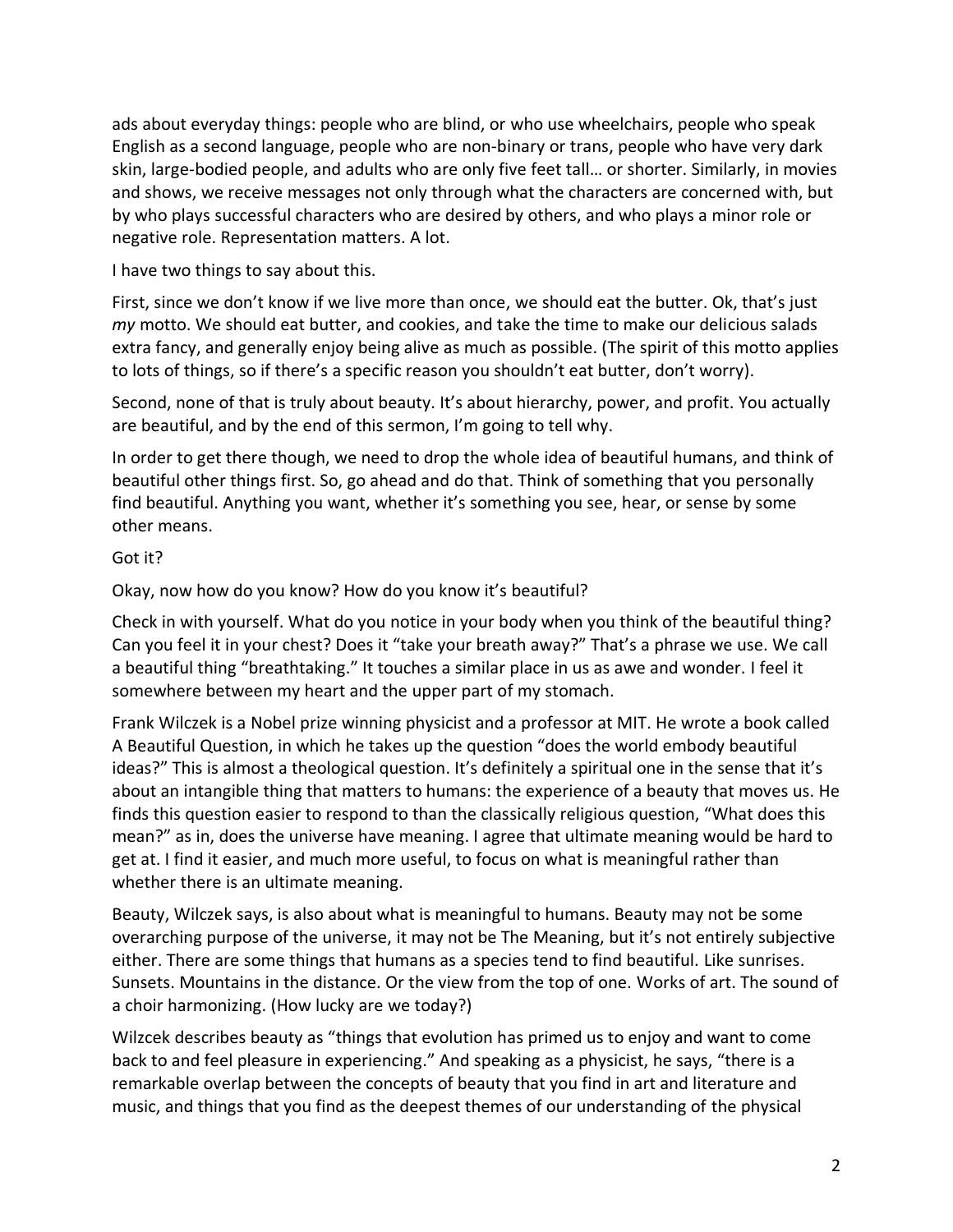world."ii He says what drives his work in physics is trying to get "more beautiful equations and a more coherent description of how things work."

## Isn't that interesting?

Symmetry is one of the things humans find beautiful. Symmetry not just as in butterfly wings, or things that seem to match on each side, but other kinds of symmetry as well. The word symmetry refers to harmony, balance, equity, congruity (as in something you can count on to be consistent). And in physics, symmetry is a property that remains unchanged. Wilzcek gives the example of Einstein's theory of relativity, which says, well, here's an example: the other day I rode on the back of a motorcycle from the mountain down toward the river on Tramway Blvd. Breathtaking. I'm eating the butter. On that ride, even though it appeared to me as though some objects were coming toward me and others were moving away, and the ones that were closest seemed to be moving fastest, while the ones in the distance were slower, in fact none of those objects were changing at all. They were following the same rules as always. Symmetry. That, too, is a kind of consistency. Balance.

Another idea in physics that has a kind of beauty is the notion of complementarity: the idea that different ways of describing the universe may be both accurate and mutually incompatible. Wilzcek gives the example of light being both a wave and a particle. It's useful to think of it each way, as a wave and as a particle. However it is not possible for light to literally be both at once. It is beyond me to explain more about what that means, though I do think there are probably several people in this congregation who could explain it. (Preferably not in the receiving line, friends!).

Wilzcek's conversation partner, the interviewer Krista Tippet, compared this to seemingly contradictory descriptions of what a human being is: each of us is nothing but a collection of particles and light, and we are also thinking feeling human beings.

That's really something, isn't it? We are particles and light. We are actually made up of a lot of empty space when you get down to it. But also, we have twinkling eyes, or freckles, or strong hands, skin in deep and beautiful tones, voices for laughing, singing, whispering. And we are huggable, and we love, and think, and experience joy, pleasure, and awe. Sometimes even right in the midst of great hardship. We are born that way. And, we are born to be at home in ourselves, too. In our bodies, whatever their shape, color, gender, etc. It isn't until we are exposed to the toxic messages that we begin to doubt whether we ourselves are beautiful.

But you are. Obviously. And there was a time when you automatically knew it.

Know it again now. Know it.

If you struggle with that, that's not a failure on your part. It really is hard to unlearn what we are taught. So be gentle with yourself, beautiful. And I recommend looking up Sonya Renee Taylor. Her book, workbook, and website are all great resources.

Before we close, I want to lift up once more the beautiful thing that is happening in this sanctuary in just a few hours. At 3pm, we'll host the One New Mexico gospel concert. That's a big, joyful event. It brings theologically and racially diverse congregations together to sing. It's the kind of collaboration and celebration of diversity that many UUs express a deep longing for.